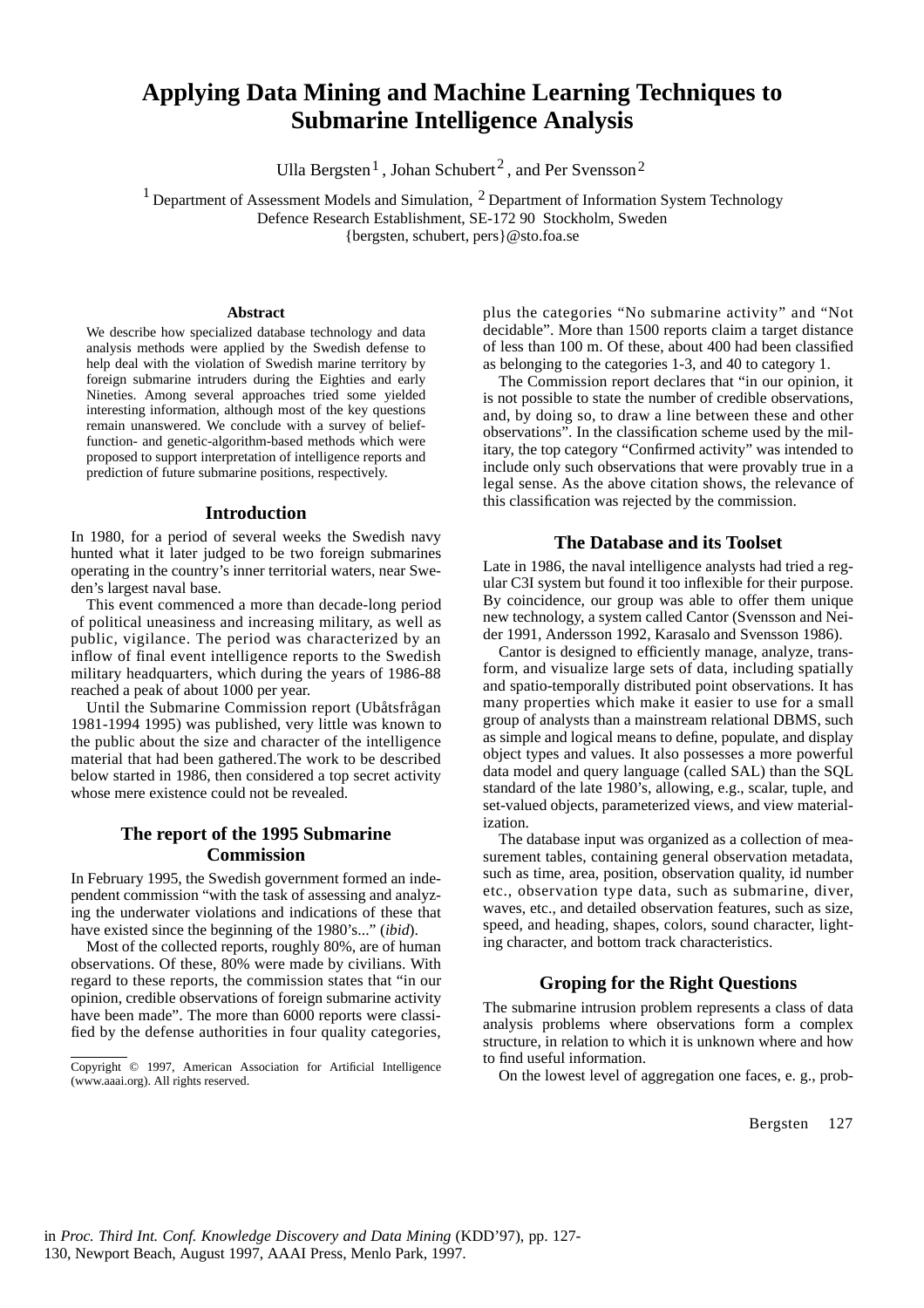lems of constructing possible paths from uncertain point data, of "counting" the number of targets using only indirect evidence such as time and distance in relation to probable speed, and of finding indirect support for target detection from coincident, more easily observable processes such as radio signals from non-submarine sources. On a more aggregated level, one wants to find spatio-temporal patterns that might be used to predict future behavior.

Below, we will briefly describe techniques for mapping both point data and aggregate spatial information, for visualizing and analyzing statistically the temporal pattern of observations, and for discovering and analyzing clusters in space and time.

One of our first tasks was to show how various observation categories were distributed along the Swedish coastline. Fig 1 depicts the coastline curvilinear distribution of all observations made during a certain time period. The highest peak corresponds to observations in the Stockholm archipelago. In general, the peaks in Fig 1 seem to correspond to areas of naval interest rather than major population centers.

Next, the two-dimensional distribution of observations was mapped as shown in Fig 2. To highlight "hot spots" non-linear pixel coloring was chosen. Stationary acoustical and magnetic sensors are scarce resources which were often installed to guard passages into areas of particular defense interest, commonly giving rise to such hot spots. Since these sensors were more or less on constant alert, they may provide a measure of the temporal distribution of visits to such areas.

A key question when analyzing data from suspected

intrusions is whether the observations form a non-random distribution over time (see next section). To begin investigating such questions, the graph of Fig 3 was produced.

Each of these diagrams represent a large family of possible visualizations since the data being displayed can be selected at will, e.g., to show only high-quality civilian sightings of submarine type, or reports from stationary sensor installations.

#### **Statistical Analysis of the Database**

A shallow statistical analysis of the database was performed. It was based on human observations of the categories 1-3 in the period 1986-1991. This set includes roughly 800 reports. The purpose of the statistical analysis was to examine whether the observations occur randomly in time and space. Even if they do not, other explanation factors have to be eliminated before we are able to draw the conclusion that the set of observations arises from foreign submarine intruders.

Cluster formations in the time dimension may arise during summer holidays and weekends because more people are then visiting the archipelago, possibly leading to an increase in the number of observations (whether true or false). Clusters in the spatial dimension may arise in areas with many observers. A mass media effect may also be present, i.e. individuals may show a greater tendency to observe and report phenomena in the sea when mass media have announced an ongoing suspected submarine activity.

To examine if the observations fall randomly in time two kinds of tests were performed. The first test was based on



Fig 1 Observation density as a function of arclength along Sweden's coastlline





Fig 2 Map of the two-dimensional distribution of of observations within the southern archipelago of Stockholm



128 KDD-97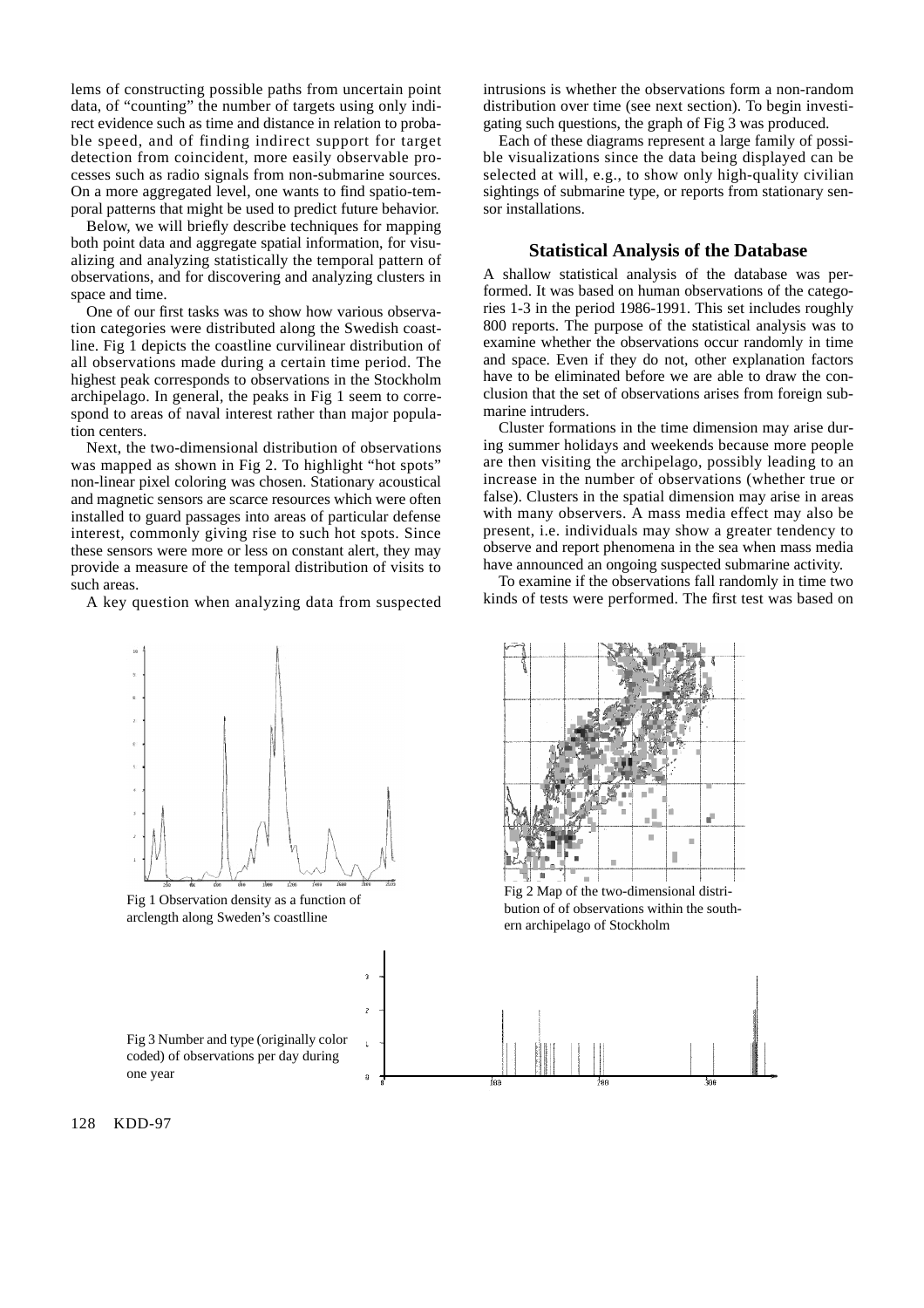the exact time the observation was made and provided the strongest test results. The second test considers instead the time between successive observations. Jointly, the two tests provide additional information.

For each seasonal period considered, the result stated that the hypothesis of randomness should be rejected.

After having established that the observations do not represent a random distribution, it remains to find out which factors may have caused the non-randomness.

To determine the influence of the number of observers in the archipelago the hypothesis "observations occur with the same frequency workdays and weekends" was tested and consistently accepted.

Another task was to examine, if, when, and where there are clusters in time or space. For this purpose the cluster analysis program CLUSTAN (Wishart 1987) was used. To take into account the fact that several intrusions may be going on simultaneously, and that the same area may be visited more than once during any given time period, the observation set was visualized in two different ways:

1. The observations were clustered with respect to space and the observations within each cluster were shown on a time scale.

2. Similarly, clustering first with respect to time, then to space was studied.

The cluster analyses show that well supported conclusions regarding simultaneous clustering in time and space require a very large and reliable data set. Even if that requirement is not met, however, such studies may provide valuable indications and input to further analysis.

## **Using Evidential Analysis to Associate Intelligence Reports**

When several similar submarines are operating concurrently, reports never tell which submarine they refer to. Therefore, methods are needed which enable an analyst to separate the intelligence reports into subsets according to which submarine they are referring to (Schubert 1993). Having applied this method, one can then analyze the reports for each submarine separately, e.g., using methods described in (Bergsten and Schubert 1993).

To treat this problem, we use the concept of *conflict* in Dempster-Shafer theory (Shafer 1976) between the propositions of two intelligence reports as a measure of the probability that the two reports are referring to different submarines.

In Fig 4 these subsets are denoted by  $\chi$ <sub>i</sub> and the conflict

when all pieces of evidence in  $\chi$ <sub>i</sub> are combined by Dempster's rule is denoted by  $c_i$ . When the number of subsets is uncertain there will also be a "domain conflict"  $c_0$  which is a conflict between the current hypothesis about the number of subsets and our prior belief.

The cause of the conflict can be non-firing sensors placed between the positions of the two reports, the required velocity to travel between the positions of the two reports at their respective times in relation to the assumed velocity of the



Fig 4 The conflict in each subset of the partition becomes a piece of evidence at the metalevel

submarines, etc.

We use the minimizing of a criterion function of overall conflict (the *metaconflict* function) as the method of partitioning the evidence into subsets representing the events.

The method of finding the best partitioning is based on an iterative minimization of the metaconflict function. In each step the consequence of transferring a piece of evidence from one subset to another is investigated. After this, each subset of intelligence reports refers to a different target and the reasoning can take place with each target treated separately.

We may also specify each piece of nonspecific evidence by observing changes in cluster and domain conflicts when moving a piece of evidence from one subset to another (Schubert 1996). Without this extension the most plausible subset would take this piece of evidence as certainly belonging to the subset.

Finally, we established a posterior probability distribution regarding the number of subsets (Schubert 1995).

# **Making Tactical Predictions from Learned Patterns**

We developed a machine-learning system for making shortterm predictions, based on methods which recognize an incoming sequence of intelligence reports as belonging to a certain category of sequences. Having found such a category we obtain probabilities for different future developments given the current situation.

By use of a genetic algorithm, our system learns the categories of sequences of (simulated) intelligence reports. When we receive a new scenario it is analyzed using the learned categories. If the system finds a category of sequences with a beginning similar to the current sequence, the remainder of the historical sequences are used to give a prediction about the future.

We show in Fig 5 a sequence of three intelligence reports. The latest report from area E5 is placed to the right